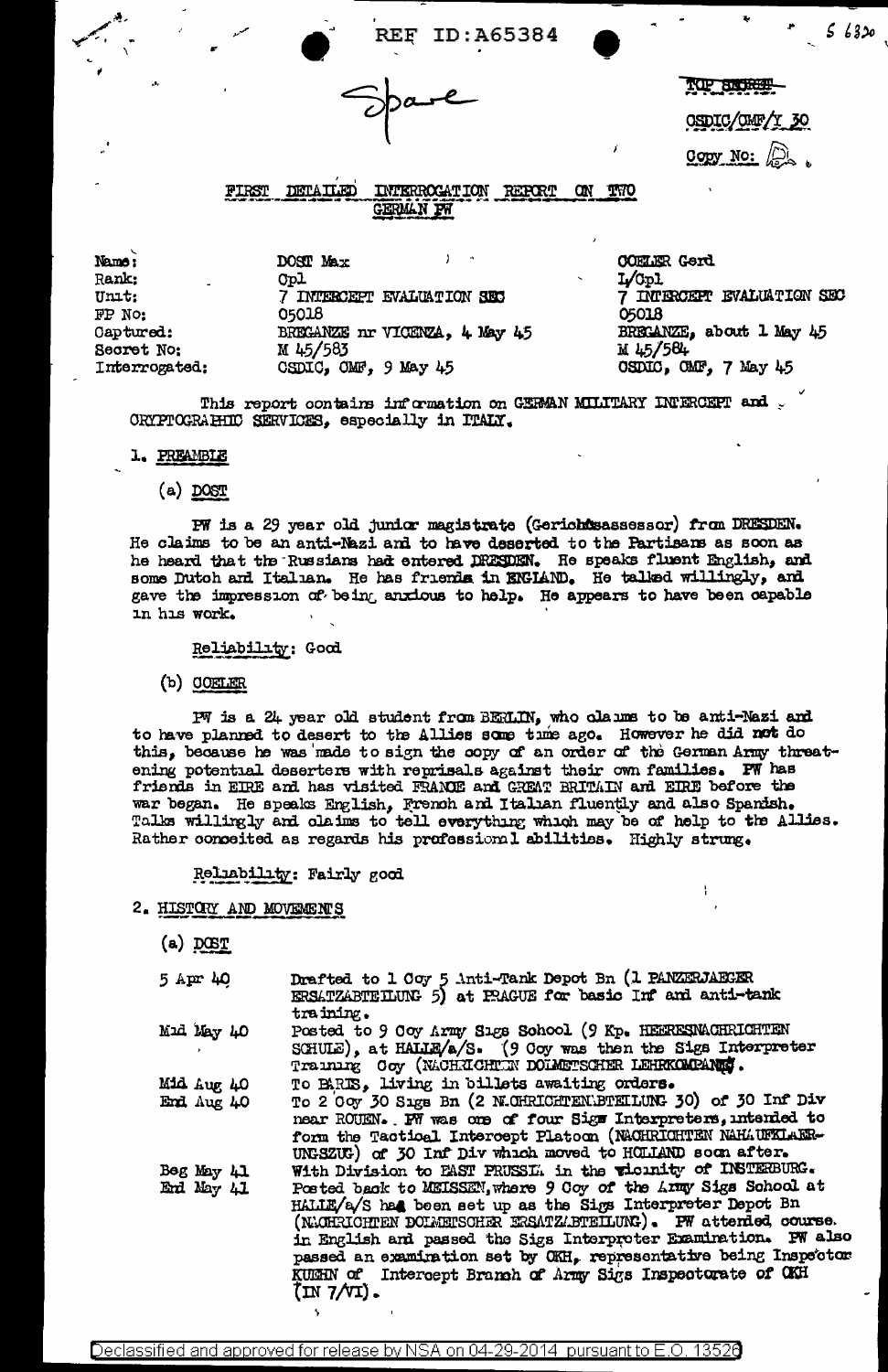-2-

αÎ

<del>-800RA</del>

### OSDIC/OMF/Y 30

| 10 Oct 41    | Posted to IN 7/VI in BERLIN for a course in oryptography<br>$(E, Z_0 = E002$ IFFERUNGS - LETRGANG). |
|--------------|-----------------------------------------------------------------------------------------------------|
| Beg Jan 42   | Posted to English speaking sub-section (DAS ENGLISOHE REFERAT)                                      |
| Beg May $42$ | Transferred to 620 Long-Range Intercept Coy (NACHRICHTEN                                            |
|              | FERMAUFKLAERUNGSKOMPANIE 620) then in the vicinity of                                               |
|              | ANGERBURG and LOETZEN, near the FUEHRER's G.H.Q. in EAST                                            |
|              | PRUSSIA.                                                                                            |
| At YaM AtM   | With unit to NOVOMOSKOVSK, 40 km east of DNIEPRPETROVSK.                                            |
| JuL 42       | With unit to vioinity of STALINO.                                                                   |
| Beg Nov $42$ | To hospital with jaundice till Jan 43 followed by one months                                        |
|              | leave and one month at MEISSEN.                                                                     |
| March 43     | Reposted to IN 7/VI (English speaking sub-section).                                                 |
| Mid Jul 43   | To 7 Intercept HQ (KOMMANDEER DER NACHRICHTEN AUFKIAERUNG 7),                                       |
|              |                                                                                                     |
|              | then at ROCCA di PAPA, South of ROME.<br>Attached to 4 Static Intercept Station (FESTE NACHRICHTEN  |
| Mid Sep 43   |                                                                                                     |
|              | AUFKLAERUNGSSTELLE 4), then at S.AMBROGIO West of VERONA,                                           |
|              | preparing new position for 7 Intercept HQ.                                                          |
| Beg $Apr 45$ | Attached to INGE Platoon of 963 Short Range Intercept Coy,                                          |
|              | (NACHRICHTEN N.HAUFKLAERUNGS KOMPANIE 963).                                                         |
| 27 Apr 45    | Deserted to partisans at BREGANZE near VIOENZA after making                                         |
|              | contact with the partisan HQ (BRIGATA MAZZINI) at FARA.                                             |
| 4 Мау 45     | Captured by U.S. Special Troops at BRECANZE.                                                        |
|              |                                                                                                     |
| $(b)$ CONLER |                                                                                                     |
| Beg Jun 41   | Called up to 4 Coy 23 Sigs Depot Bn (4 NEA 23) at STAHNSDORF/                                       |
|              | BERLIN for elementary training as WT operator and cipher clerk.                                     |
| End Jul 41   | Posted to (?) 1 Coy Sigs Interpreter Depot Bn (?) 1 NACHRICHTEN                                     |
|              | DOIMETSCHER ERSATZABTEILUNG), MEISSEN, for training in Spanish.                                     |
| Mid Oot 41   | Tested by commussion of examiners from OKH for "Analytical                                          |
|              | Intelligence" (ANIYTISCHE INTELIGENZ).                                                              |
| 20 Oot 41    | Posted to OKH IN 7/VI, BERLIN, for a course in oryptography                                         |
|              | (ENTZIFFERUNGSKURSUS) for English traffic. (First course held                                       |
|              | at IN $7/\sqrt{1}$ .                                                                                |
| 4 Jan 42     | Posted to English speaking sub-section (DAS ENGLISCHE REFERAT).                                     |
| 10 May 42    | Posted to 10 Static Intercept Station (FISTE NACHRICHTEN                                            |
|              | AUFKLAERUNGSSTELLE 10) under command of 6 Intercept HQ (KOMMANDER                                   |
|              | der NACHRICHTEN AUFKLAERUNG 6) at ALUSHTA on the BIACK SEA.                                         |
| Oct $42$     | Taken ill with jaundice and evacuated to military hospital and                                      |
|              | later to Germany.                                                                                   |
| Mid Dec 42   | To Sigs Interpreter Depot Bn at MEISSEN.                                                            |
| End Dec 42   | Returned to OKH IN 7/VI.                                                                            |
| Beg Oct $43$ | To an HQ in PARIS, working on "agents Radio Security and                                            |
|              | Cryptography" (AGENTENTEBERWACHUNG AND AGENTEN ENTZIFFERUNG).                                       |
| End Oot 43   | Returned to OKH IN 7/VI, then evacuated to JUETERBOG.                                               |
| $1$ Feb $44$ | To 7 Intercept HQ in ITALY.                                                                         |
| 25 Apr 45    | Deserted to partisans at BRECANZE near VICENZA.                                                     |
|              | About May 1 45 Captured by U.S. Special Troops at BREGANZE.                                         |
|              |                                                                                                     |

### 3. HISTORY AND ORGANISATION OF GERMAN MILITARY INTERGEPT AND CRYPTOGRAPHIC SERVICES

The OKH Department dealing with Deciphering and/or Intercept was Gruppe VI of No 7 Inspectorate (INSPEKTION 7). There were two Main Intercept Directorates for EAST and WEST respectively, i.e. HORCH LEITSTELLE WEST and HORCH LEITSTELLE OST, controlled by OKH.A mucharef Fixed Intercept Stations (FESTE HORCHSTELLEN) were set up in GERMANY before the war, but after Jun 40 moved part of their staff to the conquered territories, and became part of the Organisation of Intercept in the field. For Intercept in the field, there were seven Intercept HQs (KOMMANDEURE der NACHRICHTENAUFKLAERUNG), under control (?) of Intercept Directorates WEST & EAST, which operated through Fixed Intercept Stations (FESTE NACHRICHTEN AUFKLAER-UNGSSTELLEN), Long-range Intercept Companies (NACHRICHTEN FERNAUFKLAERUNGS KOMPANIEN) and Short-range Intercept Companies (NACHRICHTEN NAHAUTKLAERUNGS KOMPANIEN). This was the organisation of Intercept in the field after beg 1942; before that date Intercept in the field appears to have been carried out by a 3 (Intercept) Ocy of the DIV Sigs Bns and in some cases by a 4 (RT Intercept) Pl of 2 (WT) Coy of the Div Sigs Bns.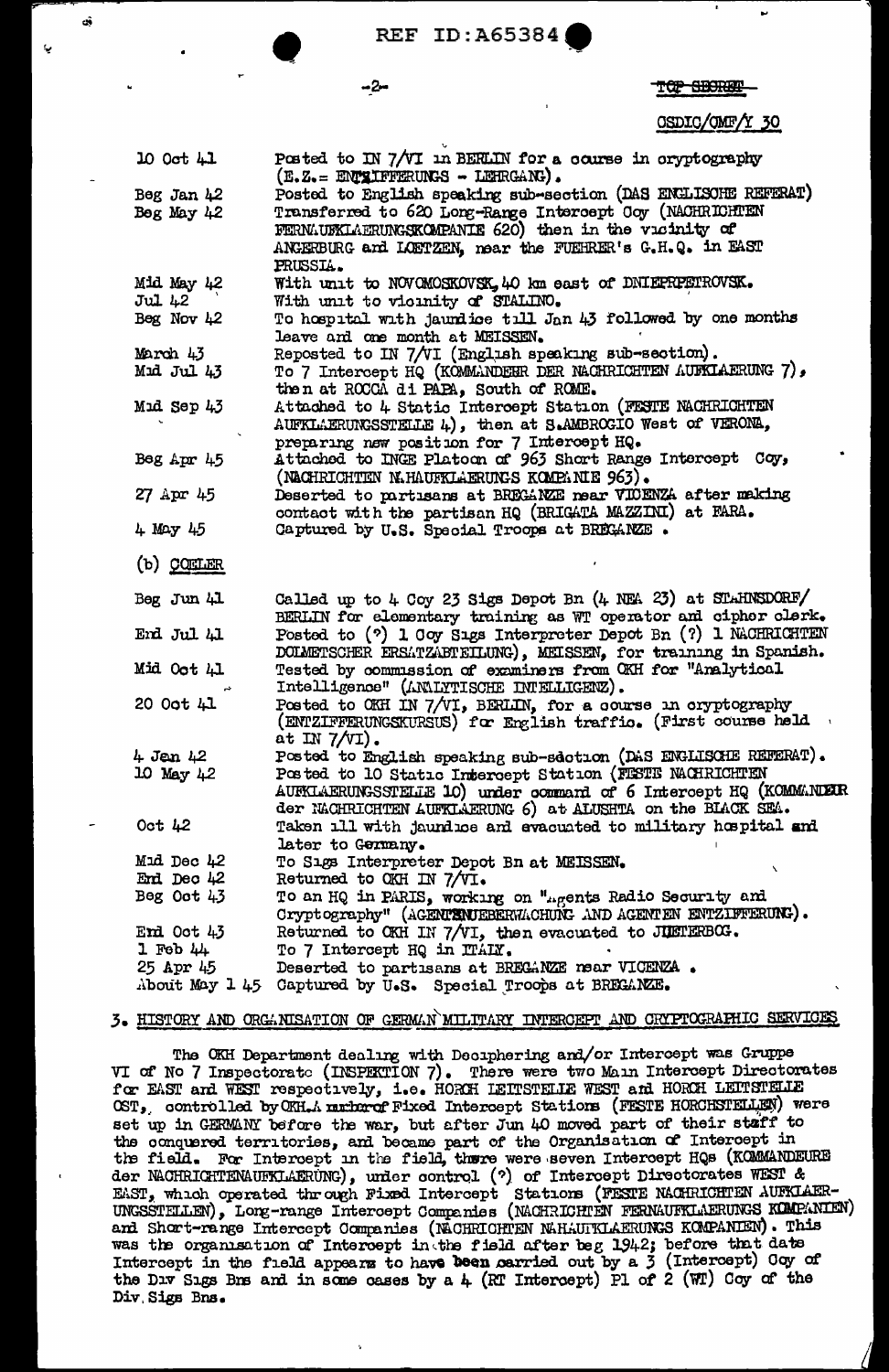**TOP SECRET** 

CSDIC/OMF/Y 30

Details of this organisation are given below under headings.

(A) Intercept Department of War Office (OKH IN 7/VI)

-3-

EW stated that "INSPEKTION 7" of OKH was the Inspectorate dealing with Army Sigs (HEERES NACHRICHTENWESEN). Gruppe VI dealt with Intercept (NACHRICHTEN AUFKLAERUNG). It was located at 4 MATTHETKIRCHE PLATZ, BERLIN, and was evacuated to JUETERBOG in Oct 43.. FW did not agree with each inther as to whether Gruppe VI dealt with Intercept-Deciphering (MCHRICHTEN AUFKIAERUNGENTZIFFERUNG) or whether it dealt with the whole Intercept Services (NACHRICHTEN AUFKLAERUNG) for the Army, i.e. Technical as well as Intelligence. PW COELER thought he had head a Gruppe IV mentioned, dealing with N.GHRICHTEN AURKIAERUNG, probably Intercept proper (technical). IN 7/VI controlled the Intercept Directorates WEST and EAST.

Group VI was organised in 8-9 Sub-Sections : (REFERATE) In 1941 the following REFERATE were in existence:

> U.S.A. (AMERIKANISCHES) REFERAT British Empire (ENGLISCHES) REFERAT French (FRANZOESISCHES) REFERAT<br>Italian (TALIENISCHES) REFERAT<br>Balkans (SUEDOST) REFERAT Agents (AGENTEN) REFERAT Crypto-Tng (KURSUS) REFERAT (?) Research or mathematical (? FORSCHUNGS/ MATHEMATISCHES) REFERAT.

There was also a section working on HOLLERITH Machines (HOLLERITH-ABTEILUNG) which was independent and at the disposal of all the above mentioned. REFERATE.

PW DOST mentioned also a Machine (MASCHINEN) REFERAT which may or may not be the same as the Research REFERAT referred to above. DOST also thought that there existed in IN 7/VI a REFERAT dealing with "own code and cipher security" (EIGENE VERFAHREN-UEBERWACHUNG). However he could not confirm this point.

At the end of 1943 the French and the Italian REFERATE were amalgamated and in Spring 1944 USA and British Empire REFERATE were also amalgamated.

All REFERATE were known by an ordinal number. PW however could only remember the lat (USA) and the 2nd (British Empire) REFERLTE by name and number.

(B) INTERCEPT DIRECTORATE WEST (HORCH LEITSTELLE WEST).

This Directorate, under IN 7/VI, was situated at BENDLERSTRASSE, BERLIN and after Oct 43 at ZOSSEN. It was thought by PW to be an Evaluation Directorate for all Intercept Headquarters in the WEST. PW knew that results of c work, done at IN 7/VI, were communicated to H-LEITSTELLE WEST, but could not state what the chain of command was between these two bureaux. IW agreed that after Feb 41 IN 7/VI was expanded and thought that it took over a number of tasks from H-LEITSTELLE WEST. They remembered having heard that H-LEITSTELLE WEST used to be chiefly active in the days when it relied on a supply of traffic from fixed intercept stations (FESTE HORCHSTELLEN) inside CERMANY.

(6) INTERCEPT DIRECTORATE FAST (HORCH LEITSTELLE OST).

PW had little information regarding this Directorate, except that it was under IN 7/VI and was believed to be an Evaluation Directorate for Intercept HQs in the EAST. They had heard that it was at first located at TRUENBRIETZEN nr. BERLIN and later (probably summer 41) moved to LOETZEN/ELST PRUSSIA near the FUEHRER's GHQ. They also felt fairly certain that the Russian REFERAT of IN 7/VI was hoily attached to H-LEITSTELLE EAST. This they justified by the statement that there was no Russian REFERAT at IN 7/VI in BERLIN or later at JUETERBOG.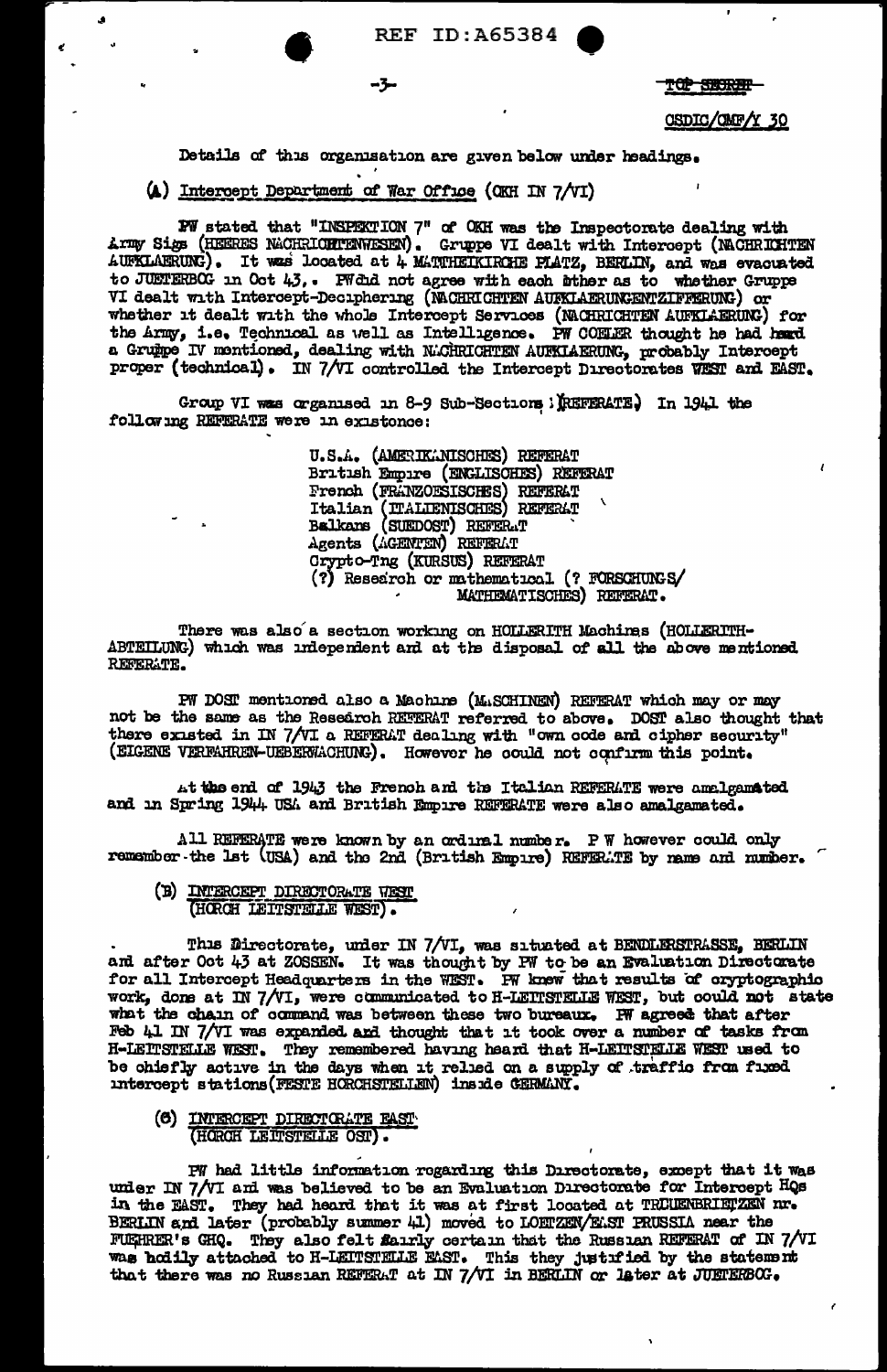SHOPE

CSDIO/OMF/Y 30

## (D) FIXED INTERCEPT STATIONS (FESTE HORCHSTELLEN)

## 1) Pre-War

These were run by the Army, but also employed ouvilian personnel. PW stated that before the war began no cryptographic personnel was employed at these Fixed Intercept Stations. They thought that in those days oryptographic work was done at the HORCH-LEITSTELLEN (WEST and/or EAST) and/or OKH IN 7/VI. The Fluxed Intercept Stations in existence at the outbreak of the war were Located at  $:-$ 

> Station called OKWCHI HUSUM HUSUM - $1.)$  $2.)$  $\bullet$ MUENSTER/ ESTPHALIA **STUTTGART** TULIN/ USTRIA GRAZ/AUSTRIA ? TREUENBRIETZEN **? BRESLAU** EUSKIRCHEN (Nr COLOGNE)

### ii) During the War

After Jun 40 most Fixed Intercept Stations moved part of their staff to stations set up in conquered territories, and became part of Intercept organisation in the field. Thus one of the two stations at HUSUM moved to BERGEN in NORWAY, part of the station at MUENSTER moved to The HAGUE and part of the station at STUTTGART moved to FRANCE. PF thought that the part of the staff of the Fixed Intercept Stations which remained in GERMANY at the old locations (the civilian staff) probably worked on Radio Monitoring. The staff sent abroad worked on military intercept and formed the FNASTs (FESTE NACHRICHTEN ZUFKLAERUNGSSTELLEN = Faxed Intercept Stations-military, as distinct from FESTE HORCHSTELLEN = Fixed Intercept Stations).

#### (E) Intercept Units in the Field

### $I)$  Pre-1942

Before the war began most Regualor Inf Divs had on the establishment of their divisional Sigs Bn a 3 Goy which was intended to be an Intercept Coy (N.CHRICHTEN AUFKLAERULGSKOMPANIE). Some Inf Davs had on the establishment of  $2$  (WT) Coy (2/Fu/Kp) a platoon called 4 Pl (4 Zug) which was intended to be an RT Intercept P1 (HCRCHZUG). Although P7 had no proof of this decentralised organisation, they maintained that in pre-war days as well as during the first year of the war there was no planned centralised Intercept organisation in the field. PW DOST stated that in the German Army the setting up of an Intercept organisation in the field "began from below and not from above". Further, PW DOST stated most emphatically that up to Jun 40 the work of the Intercept Coy (3 Coy IN THE DIVISIONAL SIGS BN) as well as that of the Intercept P1 (4 P1 in 2 Cay in Divisional Sigs Bn) was done at most within a corps and that it was not co-ordinated from the top. Both PW thought that the important date in the reorganisation of the German Army Intercept Services in the field was the beginning of 1942.

### II) After Beg 1942

About this time the OKH appears to have organised its Intercept services in the field on the basis as set out at the beginning of para 3, i.e. with seven Intercept HQs under the Intercept Directorates WEST and BAST (?) These HQs operated through Fixed Intercept Stations, Long-range Intercept Cous and Short-range Intercept Coys. Detanla of organisation are set out under headings below. (of also  $CSDIC/OMF/Y$  3 & 5).

About Mar 45 the German Army in ITALY attempted to build up again the 3 (Intercept) Coy and the 4 (RT Intercept) Pl in the Div Sigs Bns, but the reason is not known. Nor is it known if the 3 Coy was intended to work on a corps or divisional level.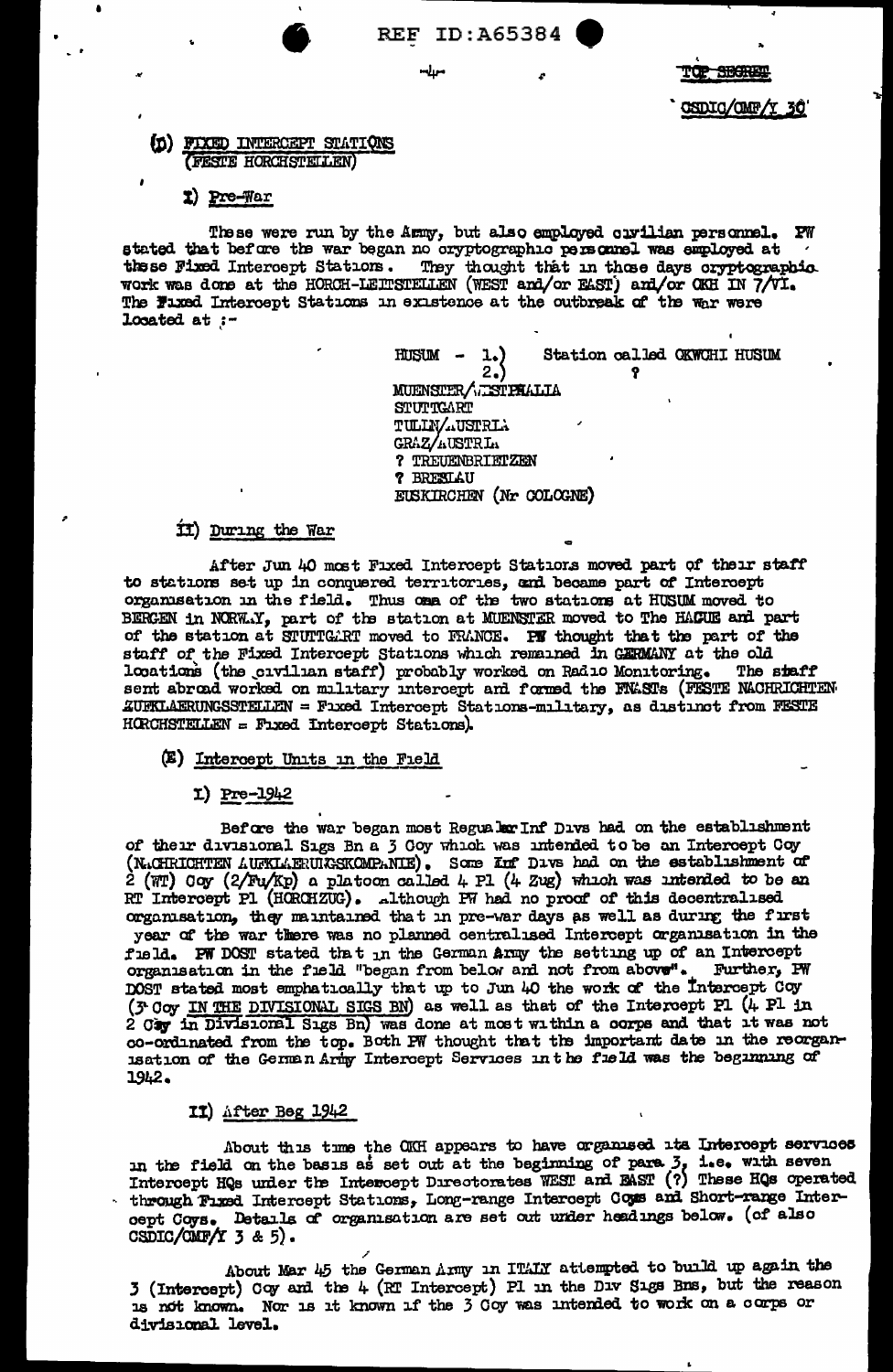**TOP SHORE!** 

#### CSDIC/CMF/Y 30

t.

## (a) Intercept Headquarters (KOMMANDEURE der NACHRICHTEN AUFKLAERUNG = KNA)

-5-

There were meven of these altogether. The date of their formation 15 not certain, but it may be assumed that they were formed round about 1941.<br>Intercept Directorate WEST (H-LEITSTELLE WEST) depended for sources of traffic<br>and intelligence on Intercept HQs 4, 5 and 7 (this last for ITALY

6 Intercept HQ may have been partly controlled or depended upon by Intercept Directorate WEST, because, according to PW COELER, part of the werk done by subordinate units of 6 Intercept HQ was of the same nature as that carried out by 7 Intercept HQ.

(Note:- There is no evidence to show that an Intercept Directorate (H-LEITSTELLE) SOUTH ever existed. It is believed that the term WEST applied to language group and nationality of the troops (mainly British) operating in the SOUTH, 1.e. MEDITERRANEAN and NEAR FAST).

For organisation of Intercept HQs 6 and 7 see subparas 3. E. II. e. & f.

### (b) FIXED INTERCEPT STATIONS (FESTE NACHRICHTEN AUFKLAERUNGSSTELLEN = FNASTS).

These were formed from among personnel posted abroad (Occupied territory) from the FESTE HCRCHSTELLEN in the REICH. In ITALY there were two Fixed<br>Intercept Stations (FNASTs), FNAST 4, cover-name MONIK&" (ex STUTTCART and probably<br>MONIFELLIER), and FNAST 1, cover-name "ERIKA", (probably ex H unit brought along with it its own oryptographer personnel, which was exceptional in FTAIX, where all oryptographer personnel from other FTASTs were pooled at Intercept HQ (KN. 7).

FNAST "NSTRID" was disbanded about Feb/Mar 45, (reason unknown), only one Pl being kept as such and attached to FN.ST  $4$  - "MONKA", the rest of the non-cryptographer personnel being sent to ISELBERG near LIENZ as part of the advance party of 7 Intercept HQ.

(c) Long-range Intercept Coys (NACHRICHTEN FERNAUFKLAERUNGS KOMPANIEN = NFAK).

These were an alternative type of strategic (long-range) Intercept unit, bearing numbers in the 600 series. There were none in ITALY, 7 Intercept HQ being allotted  $2 - 3$  FNLSTs. PW DOST however remembers the following units in RUSSI. under command of 6 Intercept HQ (KNA 6).

About May 42 620 Long-range Intercept Coy (NFAK 620) was stationed in the DON AREA round STALINO and another Long-range Intercept Coy (NFAK) probably 623, also under command of 6 Intercept HQ was stationed near TAGANROG(?) In addition, an Intercept unit under command of 6 Intercept HQ, like NFAK 620, doing work on both RUSSIAN and ENGLISH traffic (MIDDLE EAST), (see subpara 3.E.<br>II.e's above), was called FESTE HORCHSTELLE 10, but later becam

(d) Short-range Intercept Coys (NACHRICHTEN NAHAURKLAERUNGS KOMPANIEN = NNAK).

The only Coy of this kind known to PW DOST and COELER in ITALY, under command of 7. Intercept HQ, was, the 963 (late 603) Short-range Intercept Coy which had been formerly stationed in FRANCE.

(Note: - According to sources of reports  $Y/3$  and  $Y/5$ , as well as according to PW DOST and COELER, 963 Short-range Intercept Coy, late 603 Short-range Coy, had always been a Short-range Intercept unit, even though the old numbering<br>was in the 600 series. It is not known whether the changing of the number from 603 to 963 was carried out in order to distinguish a Short-range Intercept Coy = NMAK from a Long-range Intercept Coy = NFAK, and that the former type of unit should bear mumbers in the 900 series).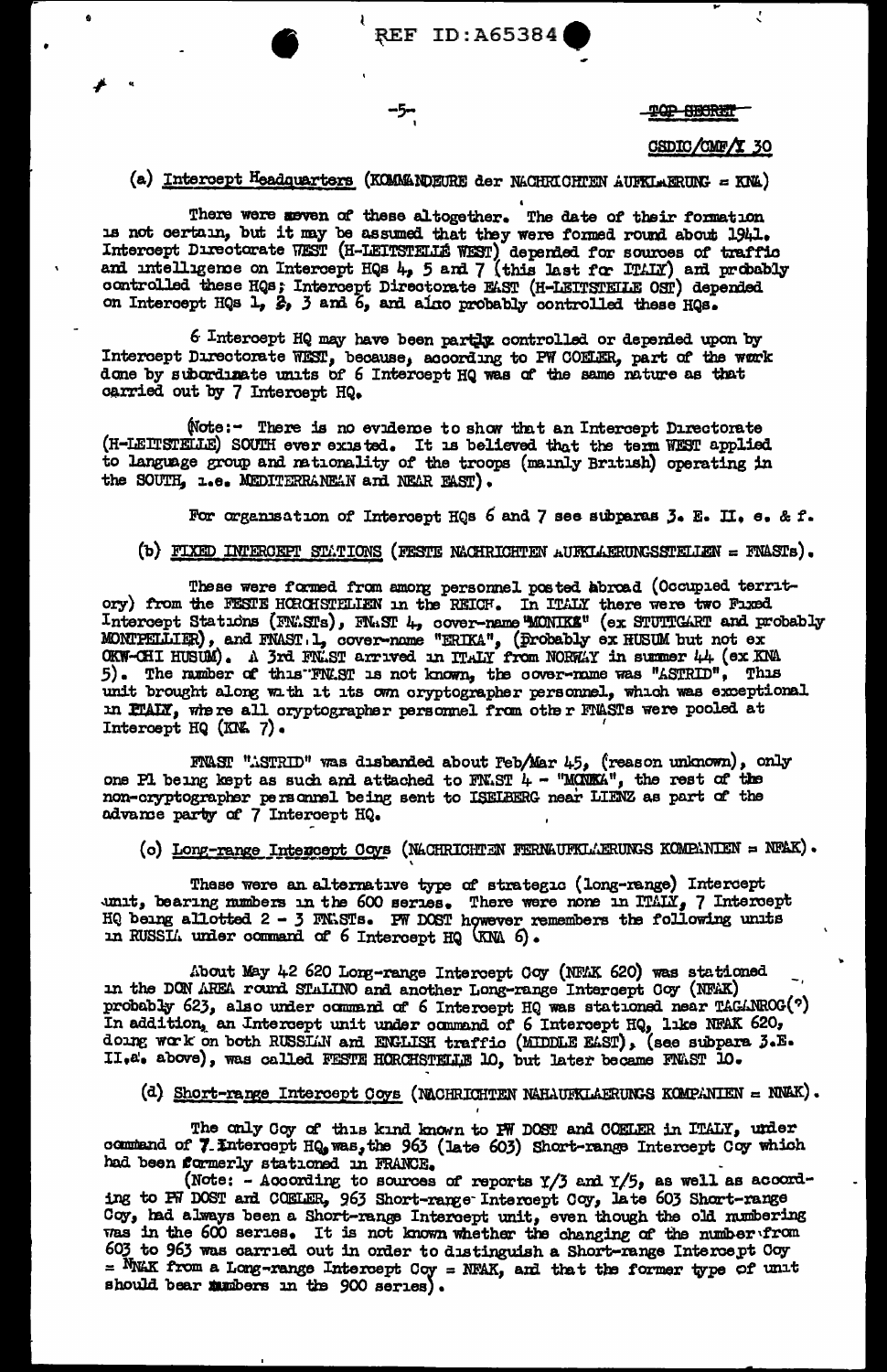B

**TOP SHORES** 

#### CSDIC/CMF/Y 30

963 Short-range Intercept Coy was known by the cover-name of "HEIDE-MARIE". It had four Pls known as :-

-6-

"INGE" - in Mar  $45$ SOUTH OF BOLOGNA  $"DORTS" - " "$  $\mathbf{u}$ at IMOIA "HEIDE" ~ "  $\mathbf{H}$  $\mathbf{r}$ near Lake COMMACCHIO  $\pmb{v}$  $\mathbf{u}$  $\mathbf{u}$  $"$ MARIE" ~ near REGGIO EMILIA

A new Pl known by the cover-name of "GERTRUD" was formed at the end<br>of Mar or beg Apf 45 under the command of Inspector ESTEMAYER (ex TULLA or GRAZ) for intercepting Tito Partisan traffic. 7 Intercept HQ also worked on short-<br>range material supplied by unidentified intercept units outside "HEIDE-MARIE",<br>known as HEINRICH I, HEINRICH II, and URSUIA.

### (e) ORGANISATION OF 7 INTERCEPT HQ (KOMMANDEUR DER NACHRICHTENAUFKLAERUNG 7).

7 Intercept HQ was organised in an administrative HQ, known as the WT Coy HQ (FUNK KOMBANIE (HORCH)) and the 7 Intercept Evaluation HQ (NACHRICHTEN AUPKLAERUNGS AUSWERTESTELLE 7) proper. 7 Intercept Evaluation HQ (NAA St 7) had the status of an HQ and was divided into three main sections (ABTEILUNGEN).

- The Cryptographic Section (ENTZIFFERUNGS = EZ-ABTEILUNG) 1)
- ( בב Evaluation Section (AUSWERTUNG =  $\angle$  )
- 111) The Sigs Communications PT (NACHRICHTEN VERHINDUNG SZUG =  $WZ$ )

THE CRIPTOGRAPHIC SECTION (EZ-ABTEILUNG) - under command of Capt MUELLER and Lt. SONNET - employed most oryptographers stationed in Italy who were pooled at 7 Intercept HQ (normally FNLSTs, NEAKs and NNAKs had anything from 2 to 10 cryptographer personnel on their establishment. However in ITALY they had very few). In the cryptographic section at 7 Intercept HQ the cryptographers worked in groups according to the types of traffic they had to deal with.

THE EVALUATION SECTION (AUSWERTUNG) under command of Lt. ANSORGE, was subdivided in the following sub-sections.

Traffic Evaluation Sub-section (VERKEHRSAUSWERTUNG= VAW)

Text Evaluation Sub-section (INHALTSAUSWERTUNG = IAW)

 $DF - Evaluation$  Sub-section (PEIL-AUSWERTUNG = PAW)

Evaluation Sub-section III (AUSWERTUNG III =  $\Lambda$  W III) dealing with French traffic, both in ITAIX and METROPOLITAN FRANCE

Immediate Evaluation Sub-section (SOFORTAUSWERTUNG = SAW) dealing with contents of traffic requiring immediate attention.

Final Evaluation Sub-section (ENDAUSAERTUNG = EAW) appears to have collated and eduted the results of the work of all the above Sub-sections plus those of the Cryptographic Section.

THE SIGS COMMUNICATIONS PLATOON (NACHRICHTEN VERBINDUNGZUG = NVZ) was<br>a sub-unit of the NAAST 7 equipped with TP, WT and IIT apparatus and maintained<br>communications between KNA 7 and H-LEITSTELLE WEST at ZOSSEN on the one and KNA 7 and OBSW on the other. The cover-name of the principal WT station was "ISEGRIM", location at MASON.

About beg 45, according to both PW, a new organisation for 7 Intercept HQ was envisaged, whereby 7 Intercept Evaluation HQ (NAASt 7) was to work on material provided by FNASTs "MONKA" and "ASTRID", and an HQ known as "STAB 17" was to work on material from FNAST "ERIKA" and NNAK "HEIDEMARIE". They both state that up to the time of the collapase this organisation was on paper only, and that 7 Intercept Evaluation HQ continued to control all four units as regards STAB 17, under Capt KEMPER, "was there to keep people in jobs ". **WOrk,**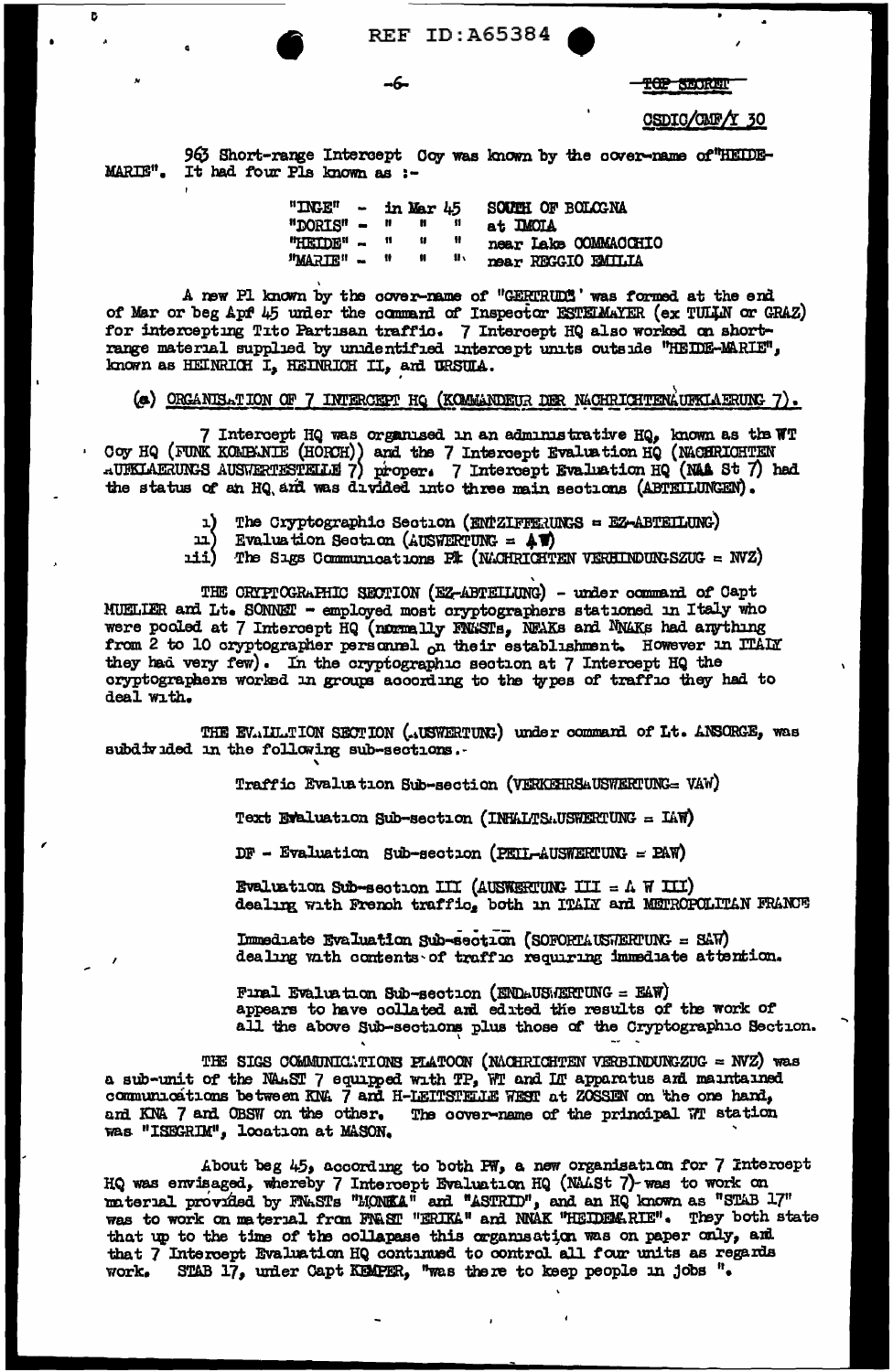ID:A65384 **REF** 

-7-

TOP SEGRET

CSDIC/CMF/Y 30

PW stated that during 1945 7 Intercept HQ was intercepting traffic originated in ITALY, YUGOSLAVIA and FRANCE.

### (f) 6 Intercept HQ (KOLMANDEUR DER NACHRICHTEN AUFKLAERUNG 6): SOURCE DOST

1) History

 $\mathbf{r}$ 

This HQ was formed at the beginning of 42 at FRANKFURT AM MAIN and was sent to RUSSI. to do Intercept work in the Southern Sector. In Jul 42 it was at STALINO. (Of CSDIC CMF/Y/10 on EMER).

PW states that 6 Intercept HQ was doing work against the partisans (PARTISANENFUNK) after the beginning of 42, location MINSK. After autumn 44 at ceased to exist as a formation of that type (KNA).

In winter  $44\sqrt{45}$  a new 6 Intercept H Q was formed on the WESTERN FRONT (Northern Sector?). Further details are not known.

in) Organisation

PW stated that 6 Intercept HQ had under its command two Long-range \_ Intercept Coys (NFAK 620 and NFAK ? 623) and 10 Fixed Intercept Station, (FESTERCHISTELLE later FNAST 10).

111) Oryptographer Staff

NEX 620 and FESTE HORCHSTELTE 10 had each a staff of cryptographers of whom two thirds whre Russian speakers and one third English speakers. The reason for the latter was that it was intented to microsoft with the by US originated by British and Empire troops in the Middle East as well as by US reason for the latter was that it was intended to intercept traffic in English troops or missions stationed in the FERSL.N GULF. P W mentioned BASR... information available as regards composition of cryptographer staff at NEAK ? 623.

4. PERSONALITIES Note:  $CA = Cryptoanalyst.$ Head (LEITER) of 7 Inspectorate (IN 7 Col HASSEL N.CHRICHTENWESEN) at OKH BERLIN between  $41 - end 43$ . Head (LEITER) of Group VI (GRUPPE VI) Major, later Lt-Col M.NG in 7 Inspectorate of OKH from Feb 41 -May 42. After May 42 until Spring 43 CO of 6 Intercept HQ in RUSSL., later posted to Army Sigs School (HEERESNACH-RICHTINSCHULE) at HALLE/2/S. Head (LEITER) of Group VI IN 7 at OKH Major METTICH or METTIG from May 42 to Summer 43. Major LECHNER Head of Group VI IN 7 at OKH from Summer to Autumn 44. Head (LEITER) of the ENGLISCHES REFERAT Oberinspektor LIED(T)KE from Feb  $41 -$  May  $42$ . After May  $42$  in RUSSIA with KNA 6 under Lt-Col MANG. Believed to have gone to KNA 5 at ST. GERMIN mear BARIS after Spring 43. Considered to be one of the best cryptoanalysts in GERMANY. Known to his<br>subordingtes as the "POFE". Took over in May 42 the ENGLISCHES Oberinspektor ZIIIMANN REFERAT of IN 7/VI from LIED(T)KE, and remained till spring 44. Was an Admin man, not a cryptoanailyst.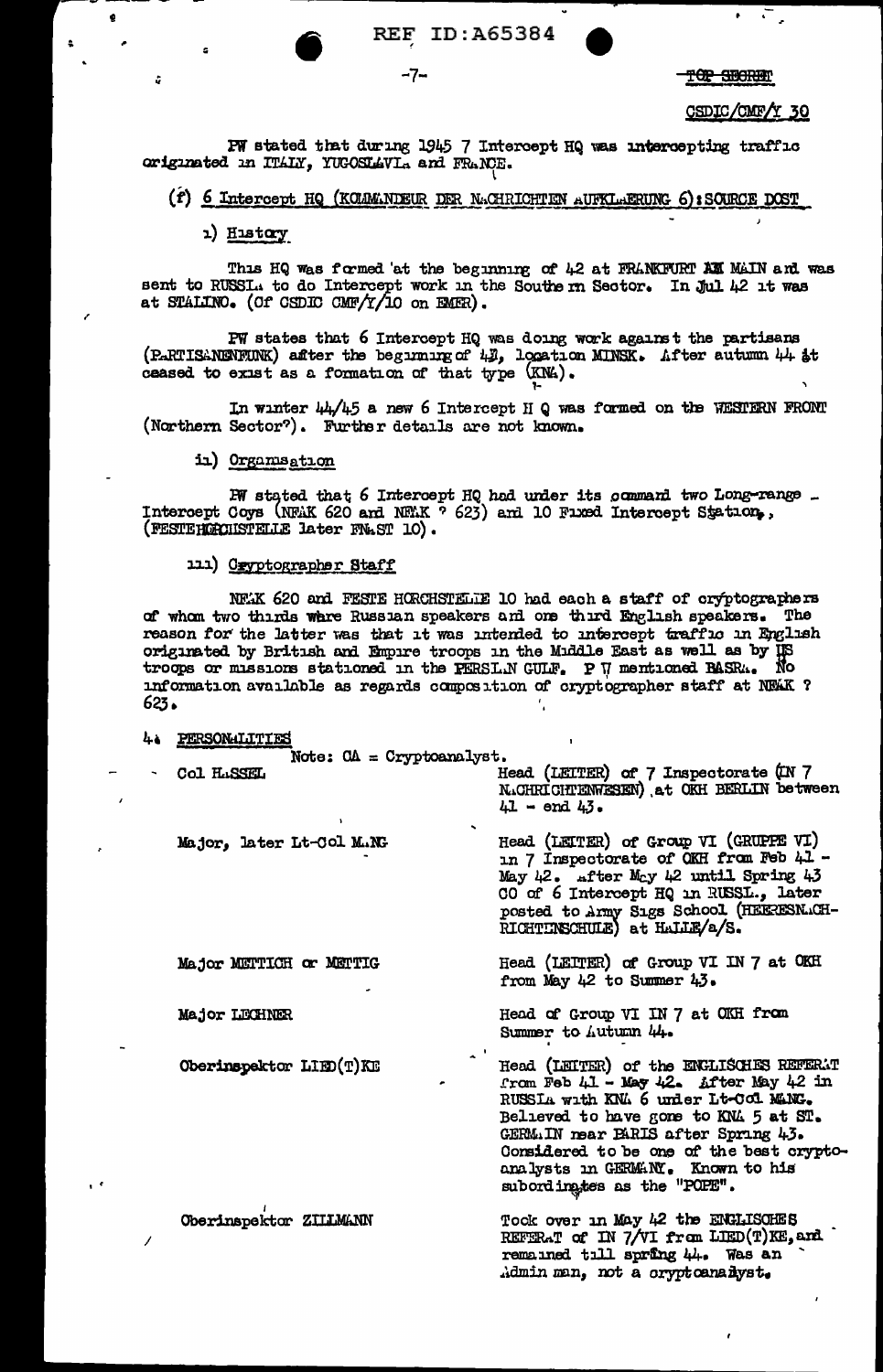

#### TOP SECRET

### CSDIC/CMF/Y, 30

Sonderfuehrer SCHULZ (now Oberbaurat or Doktor or both)

Oberreglerungsrat BEILOWITSCH (or BAILOVIC)

Sonderfuehrer STEINBERG

**Oberinspektor KUEHN** 

Sonderfuehrer KUCHN

Lt BAUSCH

**Cpl BERNHARD** 

Lt-Col SEEMUELLER

Major HERZEN or HERTZER

Lt CLAESSENS

Inspektor WEISS

Lt HERWIG

'Lt RICHTER

Lt SONNET

 $\epsilon$ 

Lt WOLTERS

Lt ANSORGE

Cpl WELDE Gerd

Opl SLUPINSKI Werner

**Cpl ACKERMANN** 

Opl SCHUCH

Took over in Spring 44 the amalgamated AMERIKANISCHES and ENGLISCHES REFERAT of IN 7/VI. Is reported to be a good Mathematician and efficient in his job.

Head (LEITER) of the BALKAN REFERAT<br>of IN 7/VI. In 1944 transferred to OKW-CHI. Ex-employee of the Austrian<br>KRIEGSMINISTERIUM at VIEWA. Specialist in Slav languages.

Head (LEITER) of the AMERIKANISCHES REFERAT of IN 7/VI before its amalgamation in spring 44 with the ENGLISCHES REFERAT.

Head (LEITER) of the Crypto-Tng (KURSUS) REFERAT of IN 7/VI.

Head (LEITER) of the FRANZOESISCHES REFERAT of IN 7/VI. No relation to KUEHN above.

Head (LEITER) of the ACENTEN REFERAT in IN  $7/VI$ .

One of the best oryptoanalysts in the AGENTEN REFERAT, and has served at IN 7/VI, PARIS and MARSEILLES. Is an AUSTRIAN, reported to have been in the diplomatic or consular service before the war.

OC 7 Intercept HQ (KNL 7).

00 7 Intercept Evaluation HQ (NAA St 7).

Probably head of Traffic Evaluation Sub-section (VERKEHRSAUSWERTUNG) In NAA St 7.

In Traffic Evaluation Sub-section.

Probably head of DF Evaluation Sub-<br>section (PEILAUSWERTUNG) in NaA St 7.

In DF Evaluation Sub-section.

2 i/c Cryptographic Section (EZ-ABTEILUNG) in NA. St 7.

00 963 Short-range Intercept Coy (NNAK 963).

In Evaluation Section (AUSWERTUNG), of NAL St 7.

In Cryptographic Sec (EZ Abt) of NAA St 7. CA.

in NAA St 7. CA.

in NA. St. CA.

in NAA ST 7. CA.

-8-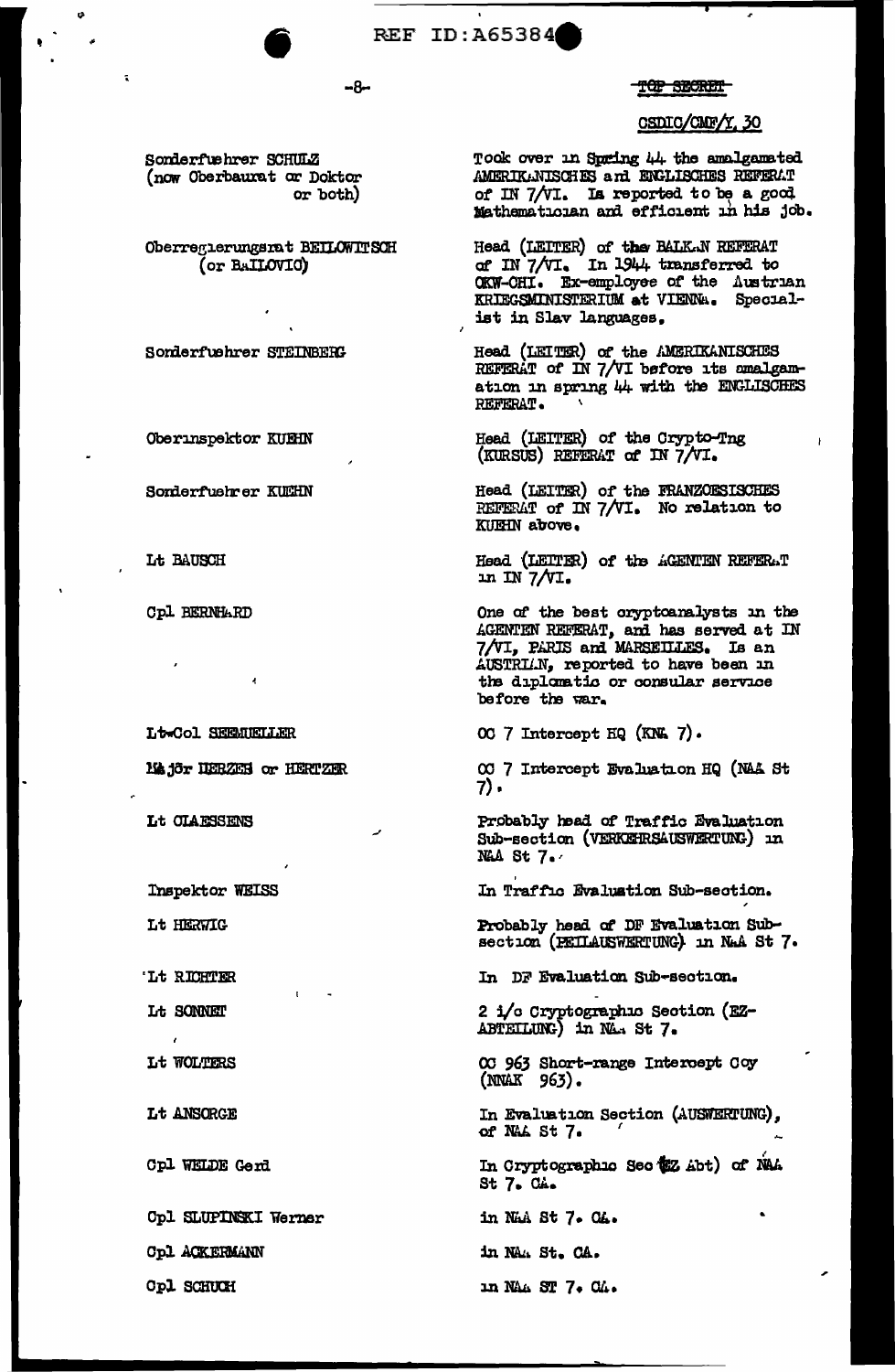-9-

TOP BECKER

CSDIC/CMF/Y 30

in NuA St 7. CA. in NAA St 7. CA. in NAA St 7. CA. in NAA St<sub>.</sub>7 (deserted to Partisans). CA. in NAh St 7. CA. ' in NAn St 7. CA. in NAA St 7. CA. in NAA St 7. OAZ ex Protestant Pastor. in KNA 7 (ex FNAST "ASTRID"). CA. Head of Cryptographic Section (EZ-ABTEILUNG) in NAA St 7. Probably in 963 Short-range Intere<br>cept Coy (NNAK 963) and possibly Lt BAUSCH referred to above. in 963 NNAK ("MARIE" PI) in 963 NWAX ("INGE" PI) in 963 NNAK ("DOBS" P.1) in 963 NNAK ("HEIDE" PL) OC FRAST 4 ('MONIKA"). in FNAST "ERIKA". in "GERTRUN" Short-range Intercept PE (HOROHZUG). C A. Ex TULIN or GRAZ Fixed Intercept Stm. in 6 Intercept HQ, in RUSSIA (42 -43). Is a cryptographer. OC NEWK 620 in RUSSIA (42 - 43). Cryptographer in NFAK 620 in RUSSIA  $(42 - 43)$ . 1/o Personnel (PERSONAL CHEF), in NEAK 620 in RUSSIA  $(42 - 43)$ .

William W May **W.S. VALENTINE),** Lt-Col Comit. CSDIC., CMF.

**Cpl D.NNENBERG** 

**Cpl REIGHE** 

**Cpl GAITZSCH** 

Opl BARTHEL Thomas

Opl KROLLMANN Fred

CSM MUELLER KARL

L/Opl HASSLER

Pte SCHIEBE

Inspektor PFITZER

**Capt MELLER** 

Lt BRAUSCH

2/Lt BIENLIH 2/Lt FOERDERER 2/Lt SCHA EFFLER 2/Lt BEHRENDT Lt PREUSS 2/Lt RUPPRECHT Inspektor ESTEIMAYER

Lt. OBERMETER

Capt RAUSCH

Lt. TUTENBERG

Capt HEERBRUGGE(N)

 $C.S.D. I.C.$  $C.M.F.$ 21 May '45.